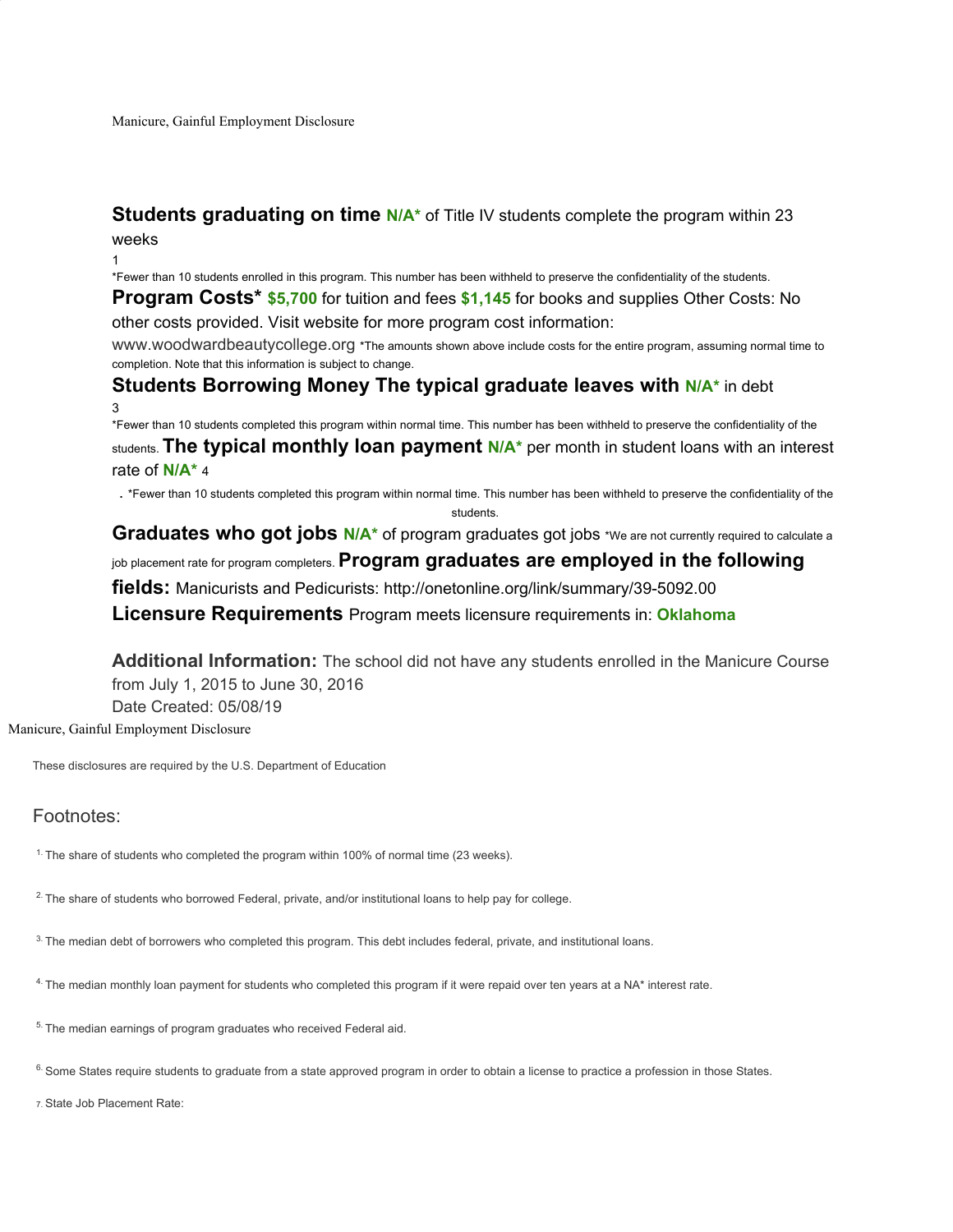Name of the state this placement rate is calculated for: *N/A*

Follow the link below to find out who is included in the calculation of this rate:

*N/A*What types of jobs were these students placed in? *N/A*When were the

former students employed? *N/A*

How were completers tracked? *N/A*

8. Accreditor Job Placement Rate: Name of the accrediting agency this placement rate is calculated for:

*N/A*

Follow the link below to find out who is included in the calculation of this rate:

*N/A*What types of jobs were these students

placed in?

*N/A*When were the former students

employed?

*N/A*

How were completers tracked? *N/A*

#### Footnotes:

<sup>1.</sup> The share of students who completed the program within 100% of normal time (23 weeks).

<sup>2.</sup> The share of students who borrowed Federal, private, and/or institutional loans to help pay for college.

3. The median debt of borrowers who completed this program. This debt includes federal, private, and institutional loans.

4. The median monthly loan payment for students who completed this program if it were repaid over ten years at a NA\* interest rate.

<sup>5.</sup> The median earnings of program graduates who received Federal aid.

<sup>6.</sup> Some States require students to graduate from a state approved program in order to obtain a license to practice a profession in those States.

7. State Job Placement Rate:

Name of the state this placement rate is calculated for: *N/A*

Follow the link below to find out who is included in the calculation of this rate:

*N/A*What types of jobs were these students placed in? *N/A*When were the

former students employed? *N/A*

How were completers